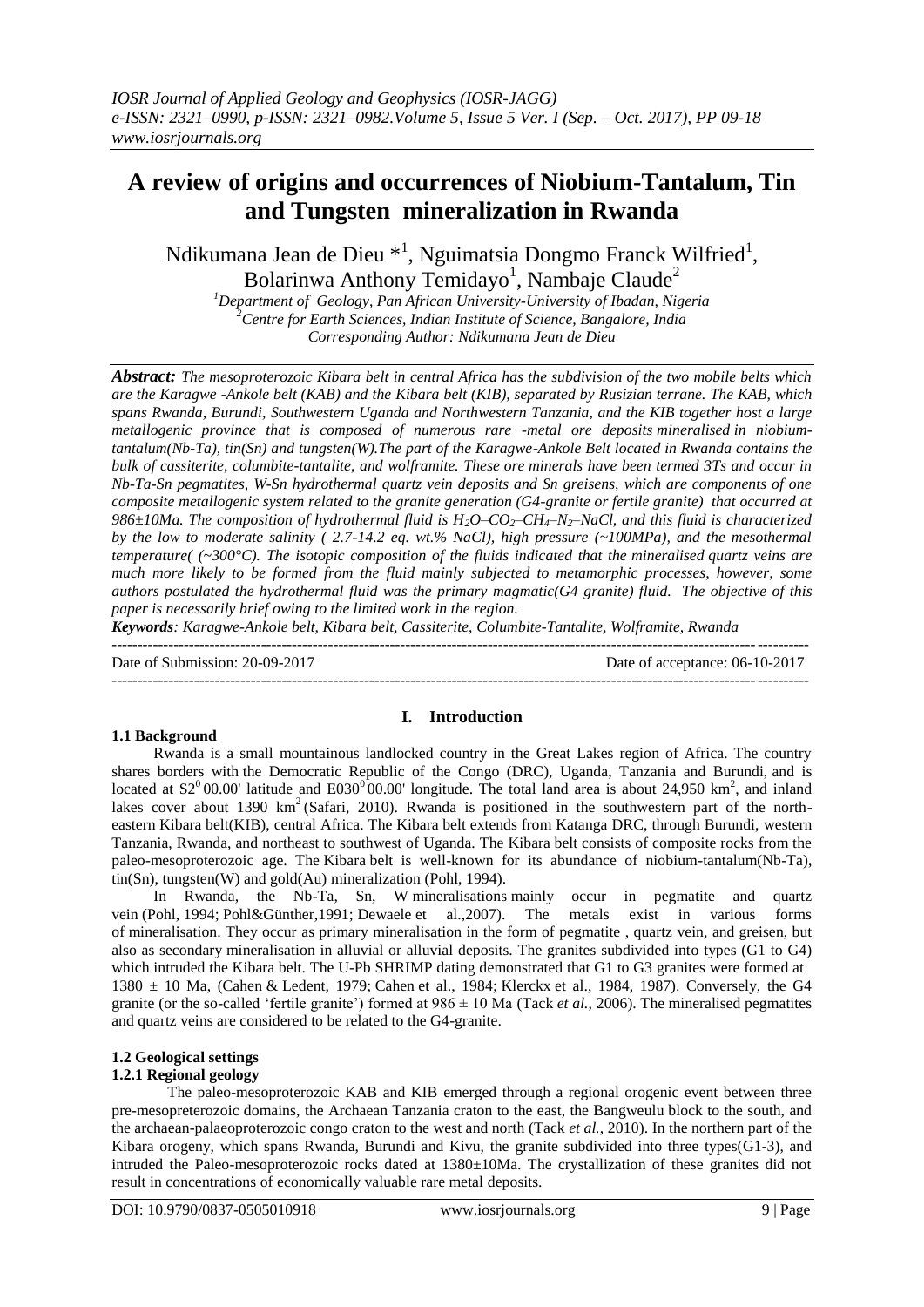Later, at 986 $\pm$ 10Ma, the granite generation known as G4 granite fertile granite, rare metal granite or tin granite) resulted in the emplacement of rare the metals deposits. (Tack *et al.*, 2006, 2010; Dewaele *et al.*, 2011).

The Karagwe-Ankole belt and Kibara belt comprise a fluctuate sequence of pelitic and carbonate sediments, minor volcanics and dolerite. The geology, structural settings, stratigraphy, metamorphism of the Kibara orogeny are well-documented by previous authors (De Clercq, 2012; Dewaele *et al.*, 2011; Tack *et al.*, 2006; Muchez, Hulsbosch and Dewaele, 2014; Hulsbosch *et al.*, 2017; Pohl, 1987, 1994). The Kibara belt is known for the emplacement of the rare metals niobium-tantalum(Nb-Ta), tin(Sn), tungsten(W) ,and gold(Au) which occurred at 970±10Ma. The primary emplacement of Sn was observed in hydroxyl bearing phases of granites and mineralization hosted in the pegmatites and/or quartz veins. (Bell, 1993; Dewaele *et al.*, 2011; Pohl, 1994; Romer and Lehmann, 1995).



**Fig:1:** Simplified map of regional geological setting of Karagwe ankole belt and kibara belt (modified after Brinckmann et al. (2001)

### **1.2.2 Geology of Rwanda**

Rwanda is underlain by the rocks of the Kibara Orogeny which consists predominantly of the basement and mezoproterozoic rocks(ca. 1.6-1.0Ga), and have been intruded by rocks of bimodal magmatic event( granitic and mafic rocks) (Tack *et al*., 2010) . The Kibara belt is well-known for its mineralization of tin (Sn), niobium-tantalum(Nb-Ta),tungsten(W) and gold(Au) which mostly occur in the pegmatites, greisens and quartz veins in relation to the G4 granite (BRGM., 1987&Dewaele *et al.*, 2010). The geology of Rwanda consists of Middle (Meso) Proterozoic formations with tertiary age, East African Rift Valley, volcanic cover in South Kivu, Cyangugu and in the Northwestern Birunga mountains. These Meso-Proterozoic formations comprise three main lithological units: low-to-medium grade metavolcanic and metasedimentary sequences, large granite batholiths (with inliers of basic and metasedimentary rocks), and large complexes of high grade metasediments to amphibolites with granite, greisens and migmatites. The sediments within Rwanda have been subdivided into four stratigraphic groups, from oldest to the youngest, which are Gikoro, Pindura, Cyohoha and Rugezi groups (Dewaele *et al.*, 2010; Fernandez-Alonso *et al.*, 2012).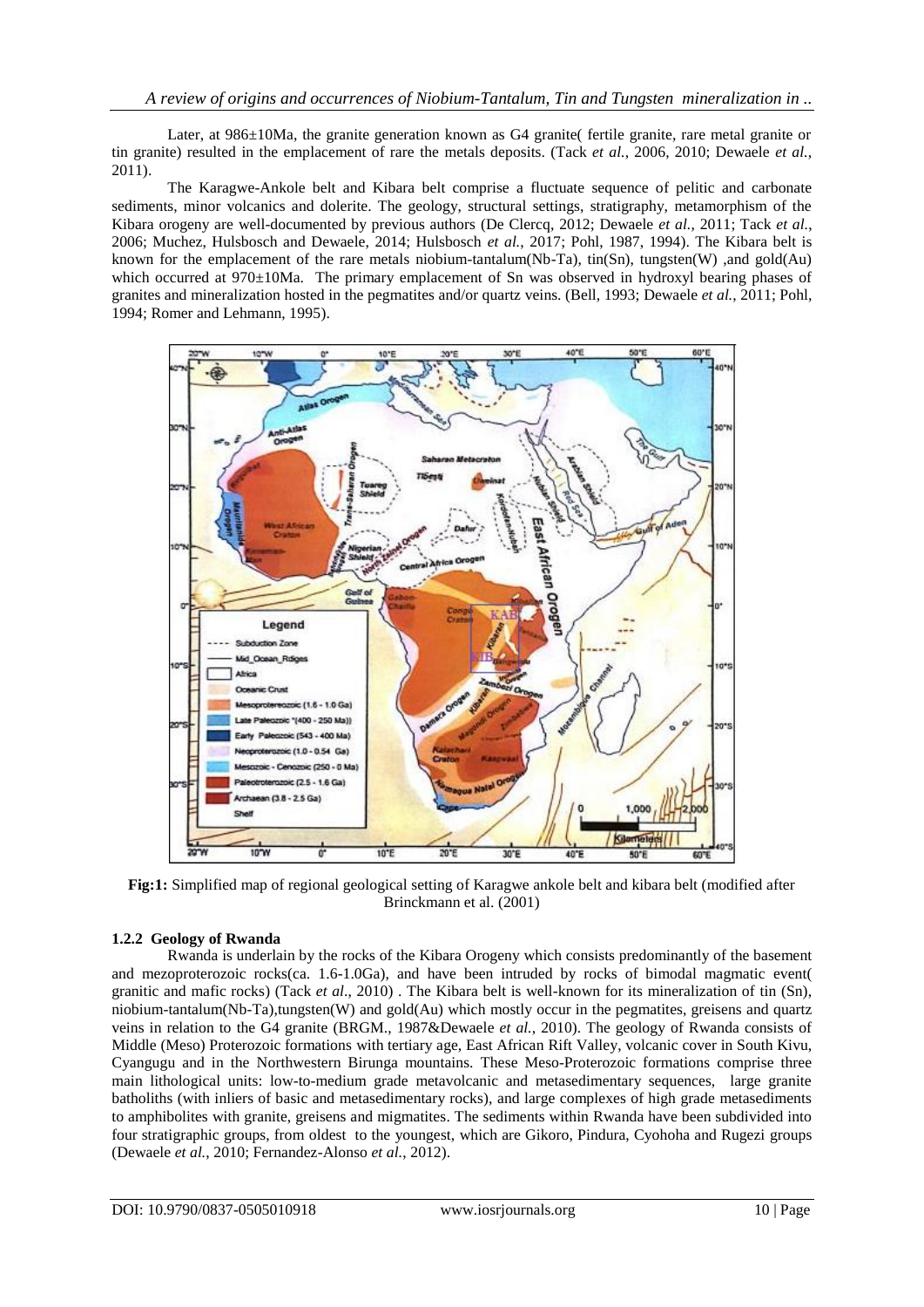The general pattern of Meso-Proterozoic domain in Rwanda comprises resistant cores (high-grade units) characterized by weak deformation separated by "Intensely Deformed Zones," noted as Shear Zones (Fernandez-Alonso & Theunissen, 1998).



**Fig 2:** Simplified geological map of Rwanda with the indication of the most important granite-related ore deposits. Modified after Fernandez-Alonso et al.(2007)

Rwanda hosts a large number of minerals, the major commodities, economically mined now and in the past, being cassiterite (SnO2), niobo-tantalite also called colombo-tantalite or coltan (Nb,Ta)<sub>2</sub>O<sub>5</sub> and Wolframite (Fe,Mn)WO<sub>4</sub>. The minor commodities(accessory minerals) found in association are beryllium (Be<sub>3</sub>Al<sub>2</sub>Si<sub>6</sub>O<sub>8</sub>), spodumene (LiAlSi<sub>2</sub>O<sub>6</sub>), amblygonite (Li,Na)AlPO<sub>4</sub>(F,OH), monazite(Ce,La,Nd,Th)PO<sub>4</sub>, tourmaline  $(Ca,K,Na)(Al, Fe, Li, Mg, Mn)<sub>3</sub> (Al,Cr,Fe,V)<sub>6</sub> (BO3)(Si,Al,B)<sub>6</sub>O<sub>18</sub> and gold (Au) (Bertossa,1965,1967-1968,$ Minirena unpublished report,2012).

| Ore mineral         | Occurrence                                                               | <b>Typical local Mine</b>                 |
|---------------------|--------------------------------------------------------------------------|-------------------------------------------|
| Columbite-tantalite | mineralization occurs in pegmatite                                       | Gatumba                                   |
| Cassiterite         | mineralization occurs in quartz vein, schists<br>, greisen and pegmatite | Rutongo, Rwinkwayu, Musha-Ntunga, Gatumba |
| Tungsten            | mineralization occurs in quartz vein                                     | Nyakabingo, Gifurwe and Bugarama          |

**Table1 :** The reprentative mines for ore mineral deposits and occurrences in Rwanda (Minirena&BRGM., 1987) They occur as primary mineralization in the pegmatites, greisens and quartz veins but also during the secondary mineralization in alluvial or elluvial deposits(Dewaele *et al.*, 2011).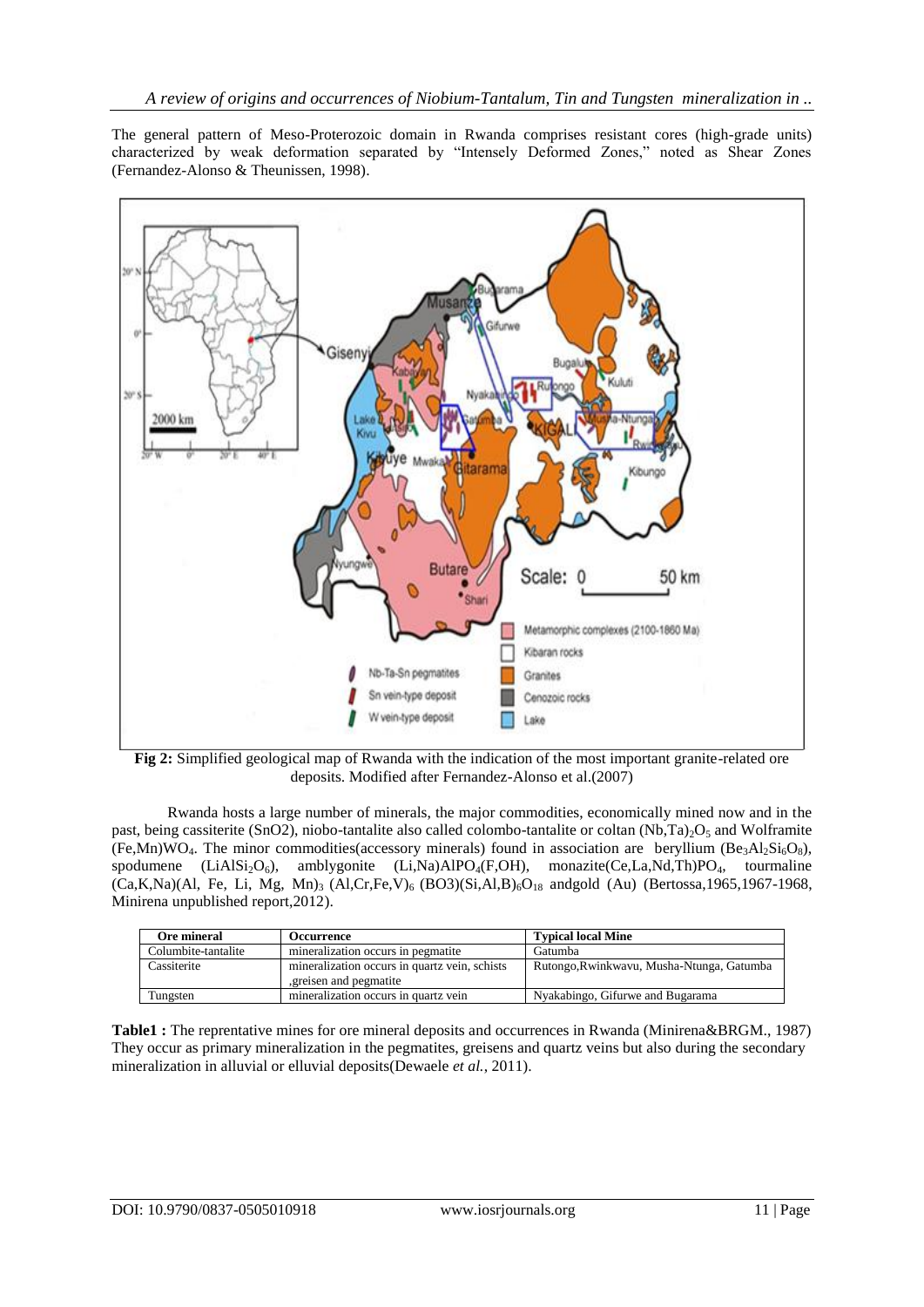

**Fig:3**: Historic production/exports of cassiterite concentrate from Rwanda ( Schütte, 2014).

Coltan found associated with cassiterite mineralisation in pegmatite bodies, due to growing demand for the tantalum metal in current technological industrialisation, the coltan( tantalum ore) has only become economically relevant in more recent times, eventually surpassing cassiterite (tin ore) as the major export earner in 2012.



**Fig:4:** Historical production of 3Ts minerals in 5 past years, Rwanda(BNR.,2017)

Fig:4 indicated the annual production of 3Ts in the five past years in which 2014 , Rwanda has reported the highest exporter of tin ore in the region(BNR,2014). Subsequently, The production has dramatically decreased due to the prices fell down on the international markets.

Contrary, The high demand of Coltan has been recently caused by the increasing demand from emerging markets and newly industrialised countries in Asia and South America, which are undergoing rapid economic growth.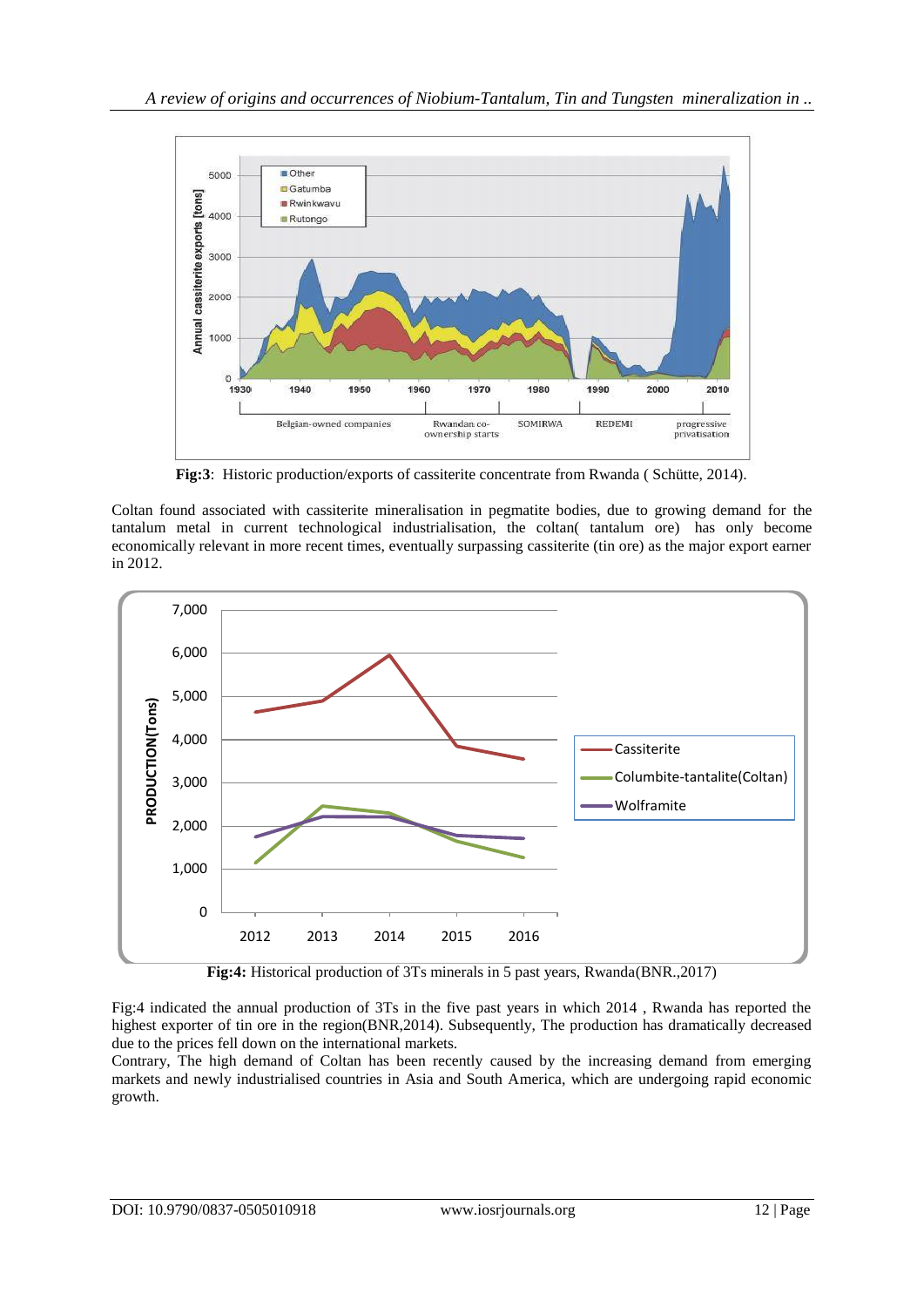## **II. Research findings**

#### **2.1. Mineralised pegmatites and quartz veins**

The Nb-Ta-Sn-bearing pegmatites are found at the middle and outer contact metamorphic aureole of fertile Granite and are noticeably linear or lensoid or crosscut by quartz veins of centimetres in size(eg Ntunga Nb-Ta-Sn pegmatite). Those pegmatites range up to the width of 10 meters and approximately length of 250 meters (Hulsbosch *et al.*, 2017). For most parts of the area, these pegmatites are concordant with the regional foliation but some discordant and sub-horizontal bodies are also noticed.

Most pegmatites are weakly bared and widely altered. Mine workings are limited to artisanal mining under the surface to some depths ranging less than 25 meters in altered materials. Mostly, the ore minerals such as columbite-tantalite, cassiterite and tungsten exist as coarse crystals or aggregates (Ahmad, 1995). Other nonsilicates found in the heavy mineral concentrates are rutile, ilmenite and magnetite. Phosphate minerals, including amblygonite, wardite and augelite, are noticed in some occurrences. In large occurrences, the Kfeldspar is partially to totally subjected to metasomatism and turned into pure kaolin. However, minor fresh Kfeldspar is present in fresh granitoids (Ahmad, 1995; Dewaele, Hulsbosch, *et al.*, 2016b).

In the W/Sn-bearing quartz veins , the tungsten mineralisation is predominantly present in quartz veins, and tin is found either mixed with columbite tantalite in pegmatites or by itself in quartz veins.



**Fig: 5: A**. Intrusion of advanced argillic alteration of pegmatites with concentrates of coltan at Ntunga. **B**. Quartz vein mineralized in cassiterite and hosted in schist at Rwinkwavu. **C**. Quartz vein mineralized in tungsten and hosted in black shale at Nyakabingo

#### **2.2. Stable isotopes in ore deposits**

The D/H and <sup>18</sup>O/<sup>16</sup>O analyses are valuable applications to determine the history and origin of H<sub>2</sub>O in the hydrothermal fluids. The composition of hydrogen and oxygen isotopes was determined using the standard analytical techniques of Clayton & Mayeda, (1963).

To look into the origins of hydrothermal fluid of water in the areas of primary magmatic, metamorphic , meteoric water, organic and kaolinite lines (Taylor, 1979). Stable isotope studies therefore suggest a model in which Sn was moved from primary magmatic rocks during the metasomatism of metamorphic hydrothermal fluid systems that could be generated after crystallisation of the granites and pegmatites. The cassiterite was precipitated in structurally controlled emplacements, along with the alteration of the host-rocks.

Columbite-tantalite formed during the crystallisation of the pegmatites followed by intense alkali metasomatism which advanced the formation of albite (albitisation) and white mica.(Stijn Dewaele et al., 2009,2011). The tungsten was postulated to have originated from a fluid mostly brought out by metamorphic processes , however, there is another model that suggests the fluids have a magmatic signature (de Clercq *et al.*, 2008; Dewaele *et al.*, 2010).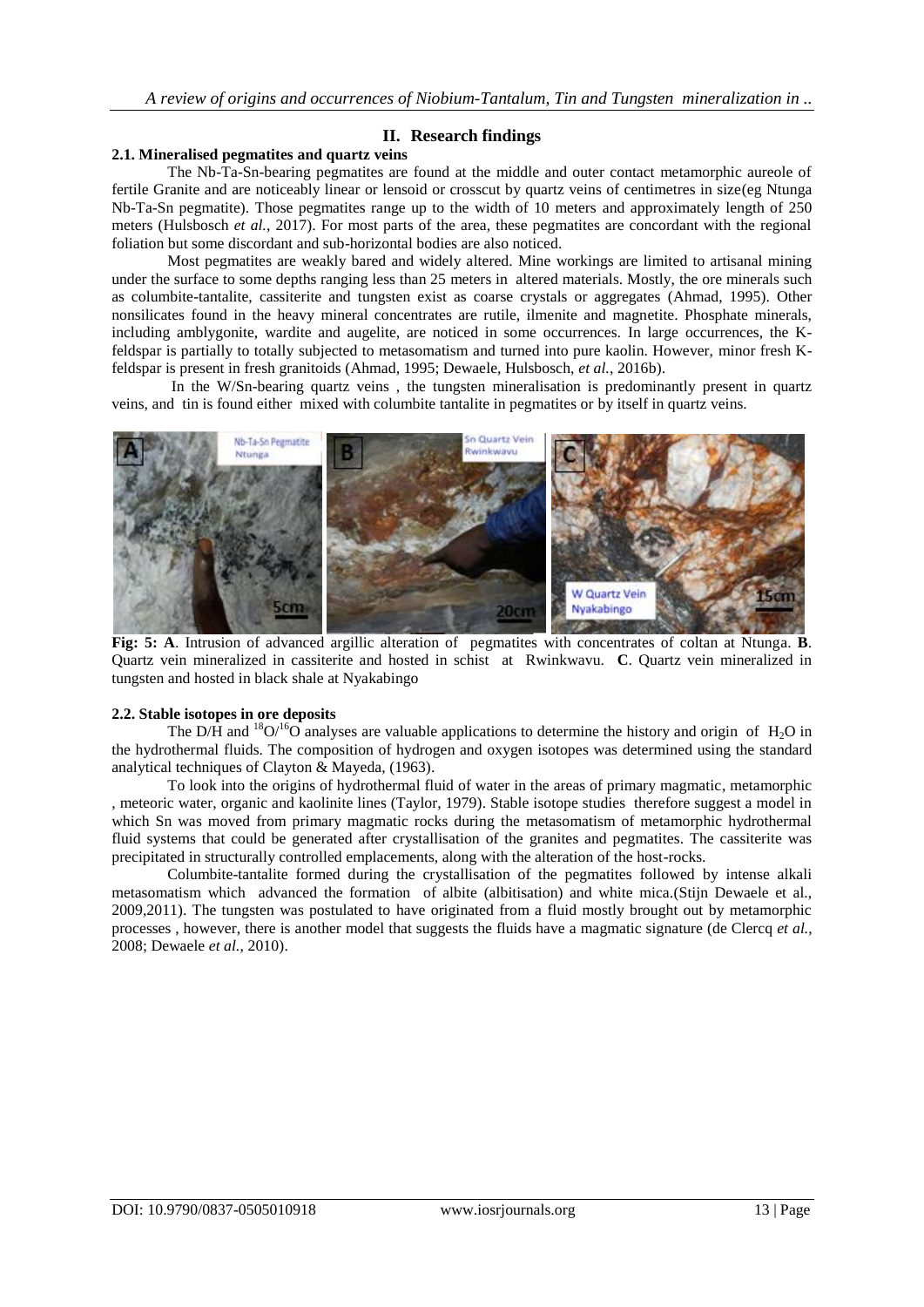

**Fig:6:** δ18O-δD isotopic plot for the calculated fluid composition of the mineralised quartz veins of Nyakabingo, Gifurwe and Rutongo ( modified after Dewaele et al., 2007, De Clercq et al., 2008).

# **2.3. Radiogenic isotope studies**

We can largely define the principal applications of radiogenic isotope geochemistry by considering geochronology which makes use of the constancy of the rate of radioactive decay to measure time. As a radioactive nuclide decays to its daughter at a rate independent of everything, we can resolve a time simply by determining how much of the nuclide has decayed. The young  $Rb$ -Sr and  $40Ar^{-39}Ar$  ages for granites, pegmatites and veins have geochronological characterisation related to the crustal formation of Africa (≤~960Ma) (Cahen, 1982; Ikingura, J. R,1992 ; Romer and Lehmann, 1995). These ages are most probably resulted in a reset of the radiogenic system due to recrystallisation or thermal re-equilibration during younger (Pan-african) tectono-thermal events (Tack *et al.*, 2010; Dewaele *et al.*, 2011; Ngaruye, 2011; Dewaele, De Clercq, *et al.*, 2016b)



**Fig:7:** Radiogenic isotopic data in Rwanda (integrated after Fernandez-Alonso et al.,2012,Tack et al.,2010, Brinckmann&Lehmann,1983,Dewaele et al.,2011,Brinckmann et al.,1994).

# **2.4. Fluid inclusion microthermometry**

By focusing on fluid inclusions captured within hydrothermal veins, we have a better picture than was previous about the nature of the processes and mineralizing fluids which formed mineral deposits. A new way to study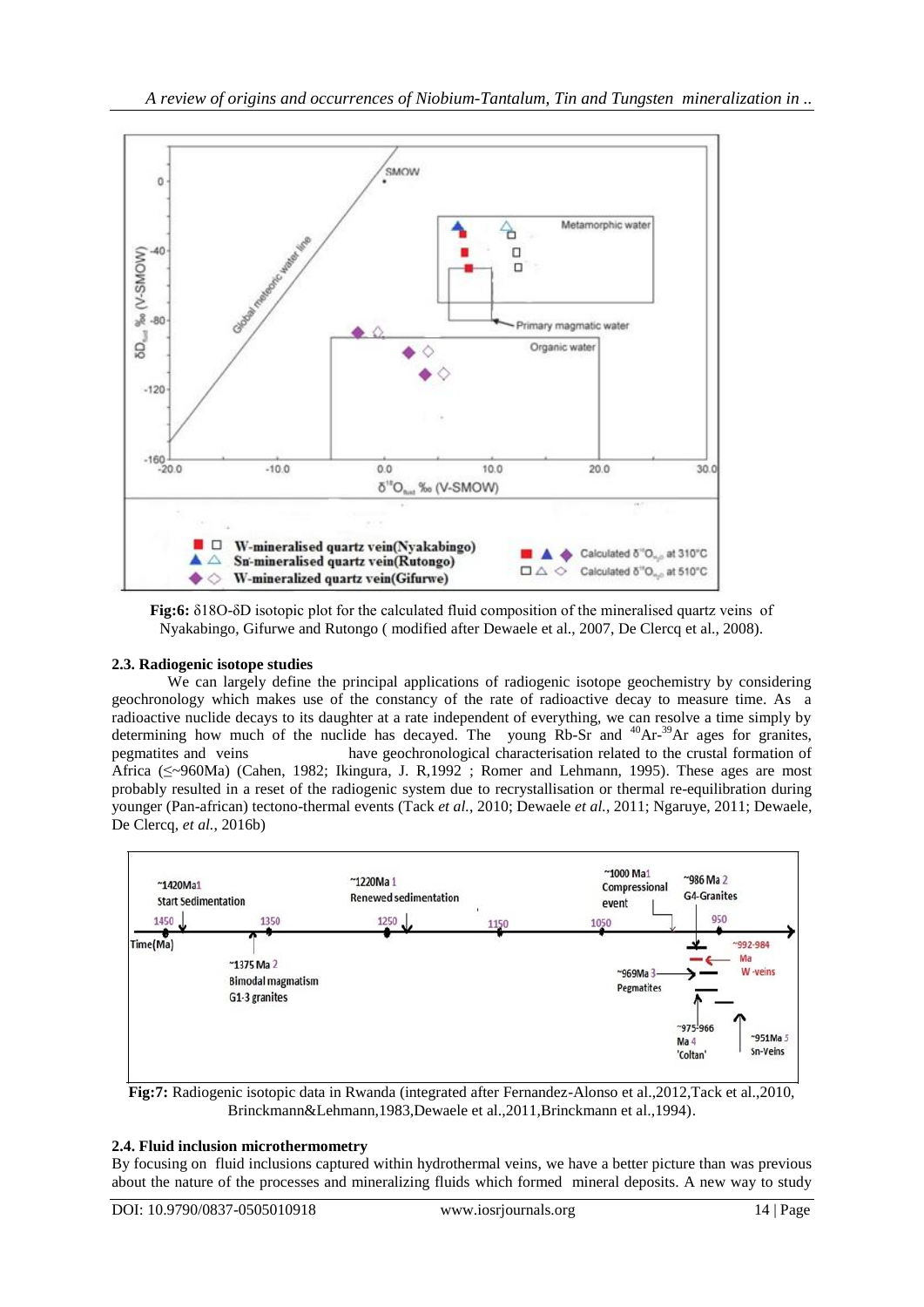minerals with large fluid inclusions, often coarse-grained was found in the new techniques of microthermometry and bulk chemical analysis. (Sorby,1858)

In this, idea was a way by adding news on sample material to look into minerals with large fluid inclusions often coarse-grained, absolutely matched to the apprentice techniques of microthermometry and bulk chemical analysis. According to the naissance father of fluid inclusion research, Henry clifton Sorby.

In his usual paper Sorby, (1858) outlined samples from ore deposits having fluid inclusions and drew conclusions concerning ore formation that remained unpopular for many years.

Tin and tungsten mineralised quartz veins at Rutongo and Nyakabingo respectively formed from fluids that had the same primary magmatic origin and a similar evolution (Pohl&Günther 1991). The gas composition of nitrogen and methane gases  $(N_2 \text{ and } CH_4)$  and the temperature of the tungsten (W) mineralising fluid (~300°C) relatively indicate metamorphic conditions (Roedder, 1984; Kilias and Konnerup-Madsen, 1997; O'Reilly, Gallagher and Feely, 1997; Huff and Nabelek, 2007). Based on a similar geological setting and a comparable paragenesis and fluid inclusion composition. Dewaele et al. (2007) determined the oxygen and hydrogen isotopic composition of tin-mineralised quartz veins from Rutongo (Rwanda). The  $\delta^{18}O-\delta D$  values of the tin mineralising fluids also fall in the field typical for metamorphic water(Dewaele, et al 2007, De clercq et al., 2008) .

Pohl & Günther (1991) and Pohl (1994) postulated that the tungsten mineralisation at Nyakabingo formed from an H<sub>2</sub>O–CO<sub>2</sub>–CH<sub>4</sub>–N<sub>2</sub>–NaCl fluid characterized by the salinity (7.44-99. eq. wt.% NaCl), high pressure( $\sim$ 100MP) ,and the mesothermal temperatures ( $\sim$ 300 $^{\circ}$ C), similar to other Sn deposits predominantly composed of gaseous fluids of  $CO<sub>2</sub>, N<sub>2</sub>$  and minor  $CH<sub>4</sub>$ . According to these authors, the mineralising fluid was a primary magmatic (G4-granite) fluid.

However, the stable isotope analysis of quartz crystals from Gifurwe and Nyakabingo tungsten belt indicates metamorphic conditions.(Dewaele, De Clercq, *et al.*, 2016a). In addition, the main cassiterite stage present in the greisens based on petrographic observations was clearly not a primary magmatic liquid phase, but crystallized later during metasomatic alteration. These metasomatic fluids are generally interpreted as lower temperature fluids between  $250^{\circ}$ C and  $450^{\circ}$ C. (Kontak and Kyser, 2009)

In Rutongo (Table1) , the study of fluid inclusion microthermometry of quartz vein and cassiterite revealed the four types(type 1 to type 4) , and the total temperature of homogenisation was between 247 and 341 °C. So, the primary fluid inclusions in the quartz and cassiterite concentrated to  $H_2O-CO_2-CH_4-NaCl$ composition with the moderate salinity(2.9-14.2 %Nacl) (De clercq 2012, W.Pohl and M.A Günther., 1990).

| <b>Type</b>                            | <b>Characteristics</b>                                                                                                                                                                                                                                                                              |
|----------------------------------------|-----------------------------------------------------------------------------------------------------------------------------------------------------------------------------------------------------------------------------------------------------------------------------------------------------|
| Sn1A-C quartz and Cassiterite          |                                                                                                                                                                                                                                                                                                     |
|                                        | V gas phase: $20-85%$                                                                                                                                                                                                                                                                               |
|                                        | $T_{\text{h,tot}}$ : 247-341 °C                                                                                                                                                                                                                                                                     |
|                                        | <b>Gas phase:</b> Liquid $CO2+CH4+?$                                                                                                                                                                                                                                                                |
|                                        | <b>Salinity:</b> 6.6 -17.6 $\neq$ 2.9-14.2 mass% NaCl                                                                                                                                                                                                                                               |
|                                        | Type: $H2O-CO2-CH4-(X)-NaCl-X$                                                                                                                                                                                                                                                                      |
|                                        | Sn1D-E quartz and cassiterite<br>V gas phase: $15-30\%$<br>$T_{\text{hytot}}$ : 233-346 °C<br><b>Gas phase:</b> mainly gaseous $CO2+?$<br><b>Salinity:</b> $11.7 - 14.8 \neq 4.6 - 12.1$ mass% NaCl<br><b>Type:</b> $H_2O$ - $CO_2$ - $(X)$ - $CaCl_2$ -NaCl-X<br>Solid inclusion:calcite, graphite |
| Sn <sub>2</sub> quartz and cassiterite |                                                                                                                                                                                                                                                                                                     |
|                                        | $V_{gas phase}: 5-15%$                                                                                                                                                                                                                                                                              |
|                                        | $T_{\text{hstot}}$ : 199-303 °C                                                                                                                                                                                                                                                                     |
|                                        | <b>Salinity: 13.2-19.7</b> $\approx$ 11.8-18.9 mass% NaCl                                                                                                                                                                                                                                           |
|                                        | <b>Type:</b> $H_2O$ - $(CO_2$ -X $)CaCl_2$ -NaCl                                                                                                                                                                                                                                                    |
|                                        | Solid inclusion: calcite, muscovite?                                                                                                                                                                                                                                                                |
| Sn3                                    | quartz                                                                                                                                                                                                                                                                                              |
|                                        | $V_{gas phase}: 5\%$                                                                                                                                                                                                                                                                                |
|                                        | $T_{h, tot}$ : 80-257 °C                                                                                                                                                                                                                                                                            |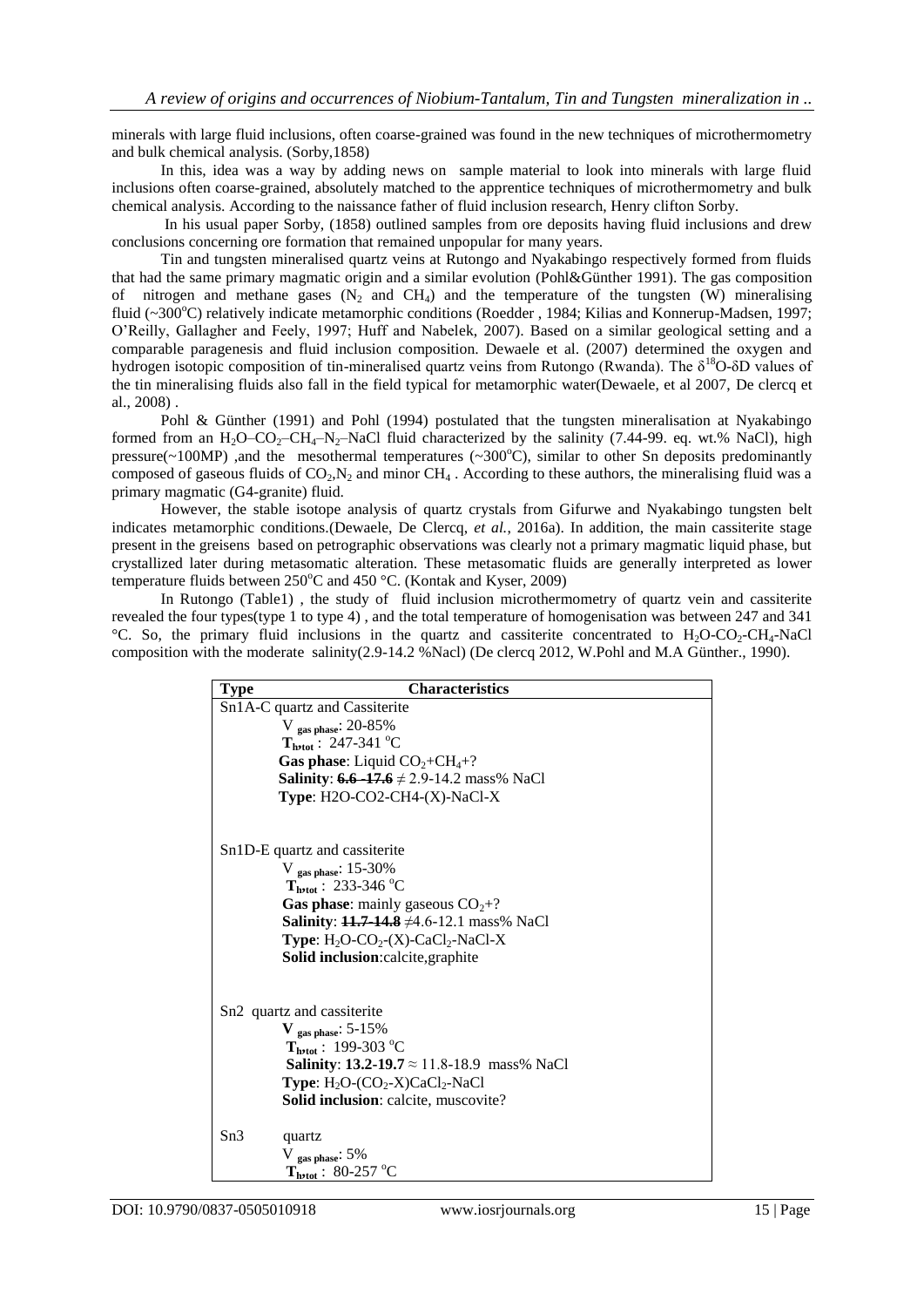**Salinity**:**/ Type**: H<sub>2</sub>O

**Table 2:** Total homogenisation temperatures and compositional data of fluid inclusions in quartz and cassiterite crystals from Sn mineralised quartz veins in the Rutongo area(after Günther.,1991) . Both the calculated salinity given by Günther (1991**)** and the salinity recalculated by De clercq (2012) are given



**Fig:8: (a)**  $CO_2-N_2-CH_4$  Ternary diagram showing the composition of the gas phase of luid inclusions from quartz and cassiterite crystals in Sn mineralised veins from the Rutongo area by Günther (1991) and De clercq (2012). **(b)** Scatter plot of T<sub>h,tot</sub> versus Salinity of fluids from Sn-mineralised quartz veins from the Rutongo area in Rwanda, by Günther (1991) and De clercq (2012).

### **III. Conclusion**

The granite generations (Gs) of the Kibara belt (KIB) and the Karagwe-Ankole belt (KAB) have subdivided into 3 types (G1-3) and emplaced into the Palaeo-Mesoproterozoic rocks at  $1380 \pm 10$  Ma. These granites do not demonstrate any economically significant concentration of rare metals. Conversely, the G4 granite generation, or fertile granites were emplaced at  $986 \pm 10$  Ma, and followed by pegmatites at  $969 \pm 8$ Ma.

The so called fertile granites, or G4 granites are associated with the formation of rare metal mineralised pegmatites by hydrothermal movement driven by the east African orogeny of pan-African mineralization. In Rwanda, niobium-tantalum (Nb-Ta), tin (Sn), and tungsten (W) mineralisations mainly occur in pegmatites and quartz veins. The metals are present in various forms of mineralization; as primary mineralization, they are found in pegmatites, quartz veins, and greisens, but as secondary mineralization, they occur in alluvial or elluvial deposits. Ore mineral deposits are considered anomalies in the earth, and provide us with the clearest evidence of past events, such as the flow of solutions through fractures, faults, and porous rocks that dissolved, transported and concentrated elements of economic value.

The tin and tungsten-mineralised quartz veins at Rutongo and Nyakabingo both formed from fluids that had the same primary magmatic origin and a similar evolution. In 2010, Dewaele et al. determined the oxygen and hydrogen isotopic composition of tin-mineralised quartz veins from Rutongo (Rwanda) based on related geological settings, comparable paragenesis, and fluid inclusion composition. The  $\delta^{18}O-\delta D$  values of the tin mineralising fluids also fall in the typical range for metamorphic water. As in the example of Gatumba (Rwanda), the Columbite-tantalite formed during the crystallization of pegmatite followed by intense alkali metasomatism or advanced argillic alteration i.e. a wide increase of albite to kaolin and white mica. However, the major section of the cassiterite mineralisation is condensed in zones linked with phyllic alteration. Two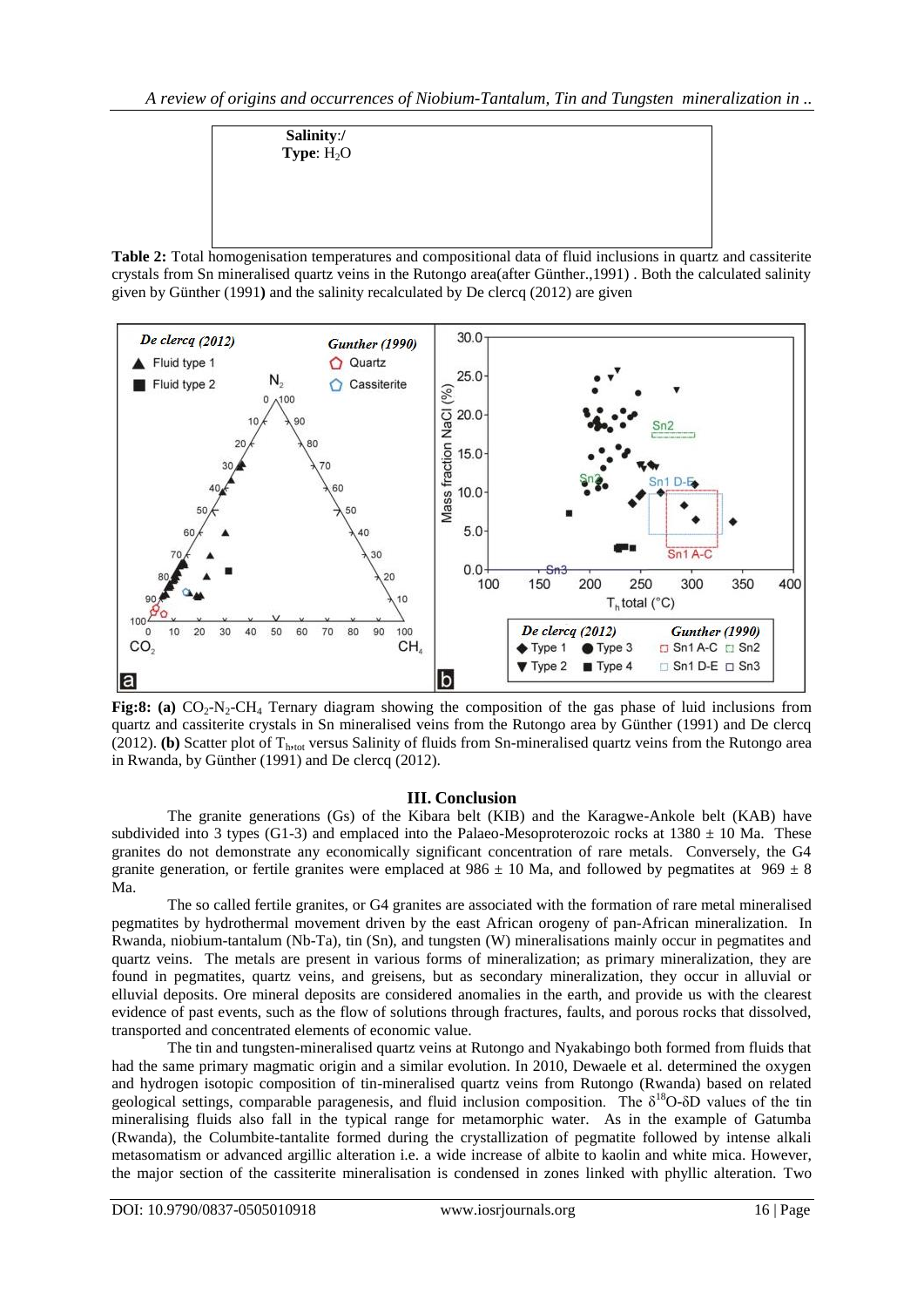models about origins of the mineralising fluids(magmatic hydrothermal and metamorphic fluids) were well documented by different authors, but the evolution of the mineralising fluid is currently unknown.

#### **Acknowledgements**

The authors are grateful to organisers and speakers at the 4th SGA short course on African metallogeny held in Kigali, Rwanda. Thanks are due to Rwanda mines, petroleum and gas board, ministry of natural resources of Rwanda and various mining companies for providing relevant information on this research paper.

The Ph.D programme of Mr. Jean de Dieu Ndikumana is being funded by African union through pan African university, institute of life and earth sciences(including health and agriculture). Reviewers are highly appreciated.

#### **References**

- [1] **Ahmad, M., 1995**. Genesis of tin and tantalum mineralization in pegmatites from the Bynoe area, Pine Creek Geosyncline, Northern Territory. Aust. J. Earth Sci. 42, 519-534.
- [2] **Bertossa, A., 1967**. Inventaire des minéraux du Rwanda. Bull. Serv. Géol. Rwanda. 4, 25-45.
- [3] **BNR.,2017**. External trade statistics for annual exports include cassiterite, coltan and wolframite in Rwanda.
- [4] **BRGM. ,1987**. Plan minéral du Rwanda(unpublished report). Rwanda mines, petroleum and Gas Board., p322
- Cahen, L, Ledent, D., 1979. Précisions sur l'age, la pétrogenèse et la position stratigraphique des "granites a étain" de l'est de l'Afrique Centrale. Bull. Soc. Belg. Géol. 88, 33-49.
- [6] **Cahen, L., 1982**. Geochronological correlation of the late Precambrian sequences on and around the stable zones of equatorial Africa. Precambrian Res. 18, 73-86.
- [7] **Clayton R.N., Mayeda T.K., 1963**. The use of bromine pentafluoride in the extraction of oxygen from oxides and silicates for isotopic analysis. Geochim. Cosmochim. Acta. 27, 43-52
- [8] **De Clercq, F., et al, 2008**. The tungsten mineralisation at Nyakabingo and Gifurwe (Rwanda): Preliminary results. Geol. Belgica. 11, 251-258.
- [9] **De Clercq, F., 2012**. Metallogenesis of Sn and W vein-type deposits in the Karagwe-Ankole belt (Rwanda). PhD Thesis. Katholieke Universiteit Leuven.
- [10] **Dewaele, S., 2007**. Cassiterite and columbite mineralization in pegmatites of the norther part of the Kibara oregn (Central Aftica): the Gatumba area (Rwanda). In Irish Association for Economic Geology Proceedings. 2, 1489-1492
- [11] **Dewaele, S.,et al., 2010**. Geology of the cassiterite mineralisation in the Rutongo area, Rwanda (Central Africa): Current state of knowledge. Geol. Belgica. 13, 91-112
- [12] **Dewaele, S., et al., 2011**. Late Neoproterozoic overprinting of the cassiterite and columbite-tantalite bearing pegmatites of the Gatumba area, Rwanda (Central Africa). J. Afr. Earth. Sci. 61, 10-26
- [13] **Dewaele, S., et al., 2016a**. Genesis of the vein-type tungsten mineralization at Nyakabingo (Rwanda) in the Karagwe–Ankole belt. Central Africa. Miner Deposita. 51, 283-307.
- [14] **Dewaele, S., et al., 2016b**. Geological setting and timing of the world-class Sn, Nb-Ta and Li mineralization of Manono-Kitotolo (Katanga, Democratic Republic of Congo). Ore. Geol. Rev. 72, 373-390.
- [15] **Fernandez-Alonso, M., et al.,2012**. The Mesoproterozoic Karagwe-Ankole Belt (formerly the NE Kibara Belt): The result of prolonged extensional intracratonic basin development punctuated by two short-lived far-field compressional events', *Prec Res*. Els B.V., 216–219,. 63–86.
- [16] **Hulsbosch, N., et al., 2017**. Structural control on the emplacement of contemporaneous Sn-Ta-Nb mineralized LCT pegmatites and Sn bearing quartz veins: Insights from the Musha and Ntunga deposits of the Karagwe-Ankole Belt, Rwanda. J. Afr. Earth Sci. 134, 24-32.
- [17] **Huff, T. A. and Nabelek, P. I., 2007.** Production of carbonic fluids during metamorphism of graphitic pelites in a collisional orogen-An assessment from fluid inclusions, *Geo et Cos Acta*, 71(20), 4997–5015.
- [18] **Ikingura, J., 1992**. <sup>40</sup>Ar/<sup>39</sup>Ar dating of micas from granites of NE Kibaran Belt (Karagwe-Ankolean), NW Tanzania. J. Afr. Earth Sci. 15, 501-511.
- [19] **Kilias, S. P. and Konnerup-Madsen, J., 1997**. Fluid inclusion and stable isotope evidence for the genesis of quartz-scheelite veins, Metaggitsi area, central Chalkidiki Peninsula, N. Greece', *Min Dep*, 32(6), 581–595.
- [20] **Klerkx, J., Lavreau, J., Liégeois, J.P., Theunissen, K. and Michot, J., 1984**. Granitoides kibariens précoces et tectonique tangentielle au Burundi: magmatisme bimodal lié à une distension crustale. Géologie Africaine-African Geology, 29-46.
- [21] **Klerkx, J., Liégeois, J.P., Lavreau, J. and Claessens, W., 1987.** Crustal evolution of the northern Kibaran belt, eastern and central Africa. Proterozic Lithospheric Evolution, 217-233.
- [22] **Kontak, D.J., Kyser, T.K., 2009**. Nature and origin of an LCT-suite pegmatite with late-stage sodium enrichment, Brazil Lake, Yarmouth County, Nova Scotia. II. Implications of stable isotopes (δ<sup>18</sup>O, δD) for magma source, internal crystallization and nature of sodium metasomatism. Can. Mineral.47, 745-764.
- [23] **Minirena., 2012**. Mining in Rwanda(unpublished archives Minirena, Rwanda)
- [24] **Muchez, P., Hulsbosch, N., Dewaele, S., 2014**. Geological mapping and implications for Nb-Ta, Sn and W prospection in Rwanda. Meded. Zittingen K. Acad. Overzeese Wet. 60, 515-530.
- [25] **Ngaruye, J.-C., 2011**. Petrographic and geochemical investigation of Sn-W-Nb-Ta-pegmatites and mineralized quartz veins in southeastern Rwanda. Masters Thesis. University of the Free State. Bloemfontein, South Africa.
- [26] **O'Reilly, C., Gallagher, V. and Feely, M., 1997**. Fluid inclusion study of the Ballinglen W-Sn-sulphide mineralization, SE Ireland, *Min Dep*, 32(6), 569–580. .
- [27] **Pohl, W., 1987**. Metallogeny of the northeastern Kibaran belt, Central Africa. Geol. J.22, 103-119.
- [28] **Pohl, W., 1994**. Metallogeny of the northeastern Kibara belt, Central Africa-Recent perspectives. Ore. Geol. Rev. 9, 105-130.
- [29] **Pohl, W., Günther, M.A., 1991**. The origin of Kibaran (late Mid-Proterozoic) tin, tungsten and gold quartz vein deposits in Central Africa: a fluid inclusions study. Min. Deposit. 26, 51-59.
- [30] **Romer, R.L., Lehmann, B., 1995**. U-Pb columbite age of Neoproterozoic Ta-Nb mineralization in Burundi. Econ. Geol.90, 2303- 2309.
- [31] **Safari, B., 2010**. A review of energy in Rwanda. Renewable Sustainable Energy Rev. 14, 524-529.